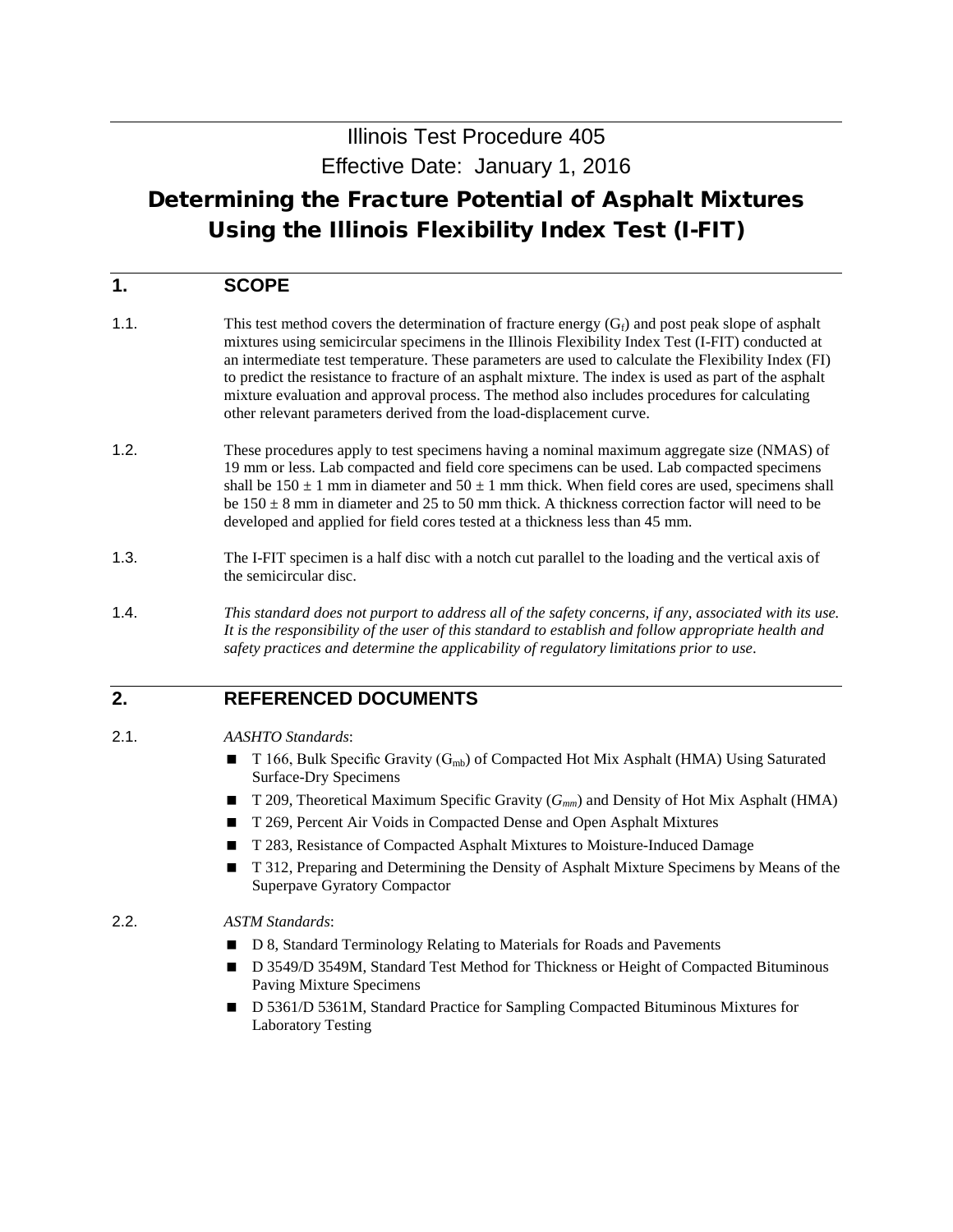## **3. TERMINOLOGY**

- 3.1. *Definitions:*
- 3.1.1. *critical displacement,*  $u_1$ *,* —the intersection of the post-peak slope with the displacement-axis.
- 3.1.2. *displacement at peak load,*  $u_0$  —recorded displacement at peak load.
- 3.1.3. *fracture energy,*  $G_f$ —the energy required to create a unit surface area of a crack.
- 3.1.4. *flexibility index*, *FI —* an index intended to characterize the damage resistance of asphalt mixtures.
- 3.1.5. *linear variable displacement transducer, LVDT*—sensor device for measuring linear displacement.
- 3.1.6. *ligament area, Arealig—*cross-sectional area of the specimen through which the crack propagates, calculated by multiplying the test specimen thickness and ligament length.
- 3.1.7. *load line displacement, LLD*—the displacement measured in the direction of the load application.
- 3.1.8. *post-peak slope, m,* —slope at the first inflection point of the load-displacement curve after the peak.

### **4. SUMMARY OF METHOD**

- 4.1. An asphalt pavement core or Superpave Gyratory Compactor (SGC) compacted asphalt mixture specimen is trimmed and cut in half to create a semicircular shaped test specimen. A notch is sawn in the flat side of the semicircular specimen opposite the curved edge. The specimen is conditioned and maintained through testing at 25°C (77°F). The specimen is positioned in the fixture with the notched side down centered on two rollers. A load is applied along the vertical radius of the specimen and the loads and Load Line Displacement (LLD) are measured during the entire duration of the test. The load is applied such that a constant LLD rate of 50 mm/min is obtained and maintained for the duration of the test. The I-FIT test fixture and I-FIT specimen geometry are shown in Figure 1.
- 4.2. Fracture Energy  $(G_f)$ , post-peak slope (m), displacement at peak load  $(u_0)$ , strength, critical displacement  $(u_1)$ , and a FI are calculated from the load and LLD results.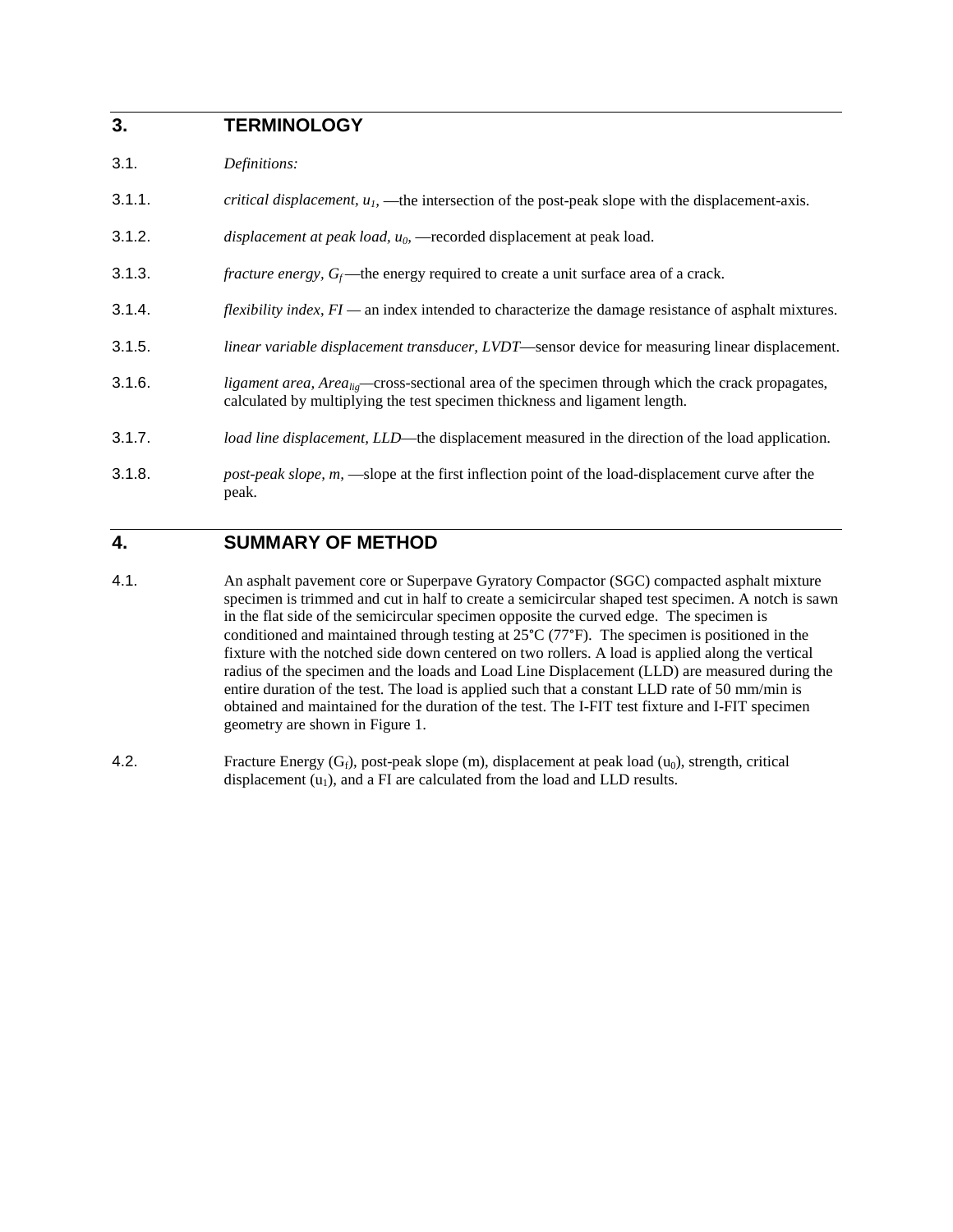



I-FIT Fixture I-FIT Lab Compacted Specimen

**Figure 1**— I-FIT Fixture and test specimen and configuration (dimensions in millimeters)

## **5. SIGNIFICANCE AND USE**

- 5.1. The I-FIT test is used to determine fracture resistance parameters of an asphalt mixture at an intermediate temperature. From the fracture parameters obtained at intermediate temperature, the FI of an asphalt mixture is calculated. The FI is calculated from the  $G_f$  and post-peak slope of load-displacement curve. The FI provides a means to identify brittle mixes that are prone to premature cracking. The range for an acceptable FI will vary according to local environmental conditions, application of the mixture, nominal maximum aggregate size (NMAS), asphalt performance grade (PG), air voids, and expectation of service life, etc.
- 5.2. The calculated  $G_f$  indicates an asphalt mixture's overall capacity to resist cracking related damage. Generally, a mixture with higher  $G_f$  can withstand greater stresses with higher damage resistance. The FI should not be directly used in structural design and analysis. FI values obtained using this procedure are used in ranking cracking resistance of alternative mixes for a given layer in a structural design.  $G_f$  is a specimen size, loading time, and temperature dependent property. Fracture mechanisms for viscoelastic materials are influenced by crack front viscoelasticity and bulk material (far from crack front) viscoelasticity. Total calculated  $G<sub>f</sub>$  from this test includes the amount of energy dissipated by crack propagation, viscoelastic mechanisms away from the crack front, and other inelastic irreversible processes (frictional and damage processes at the loading and support points).
- 5.3.  $G_f$  is used as part of the FI to identify mixtures with increased fracture resistance.
- 5.4. This test method can be used to measure and evaluate the cracking resistance of asphalt mixtures containing various asphalt binders, modifiers of asphalt binders, aggregate blends, fibers, and recycled materials.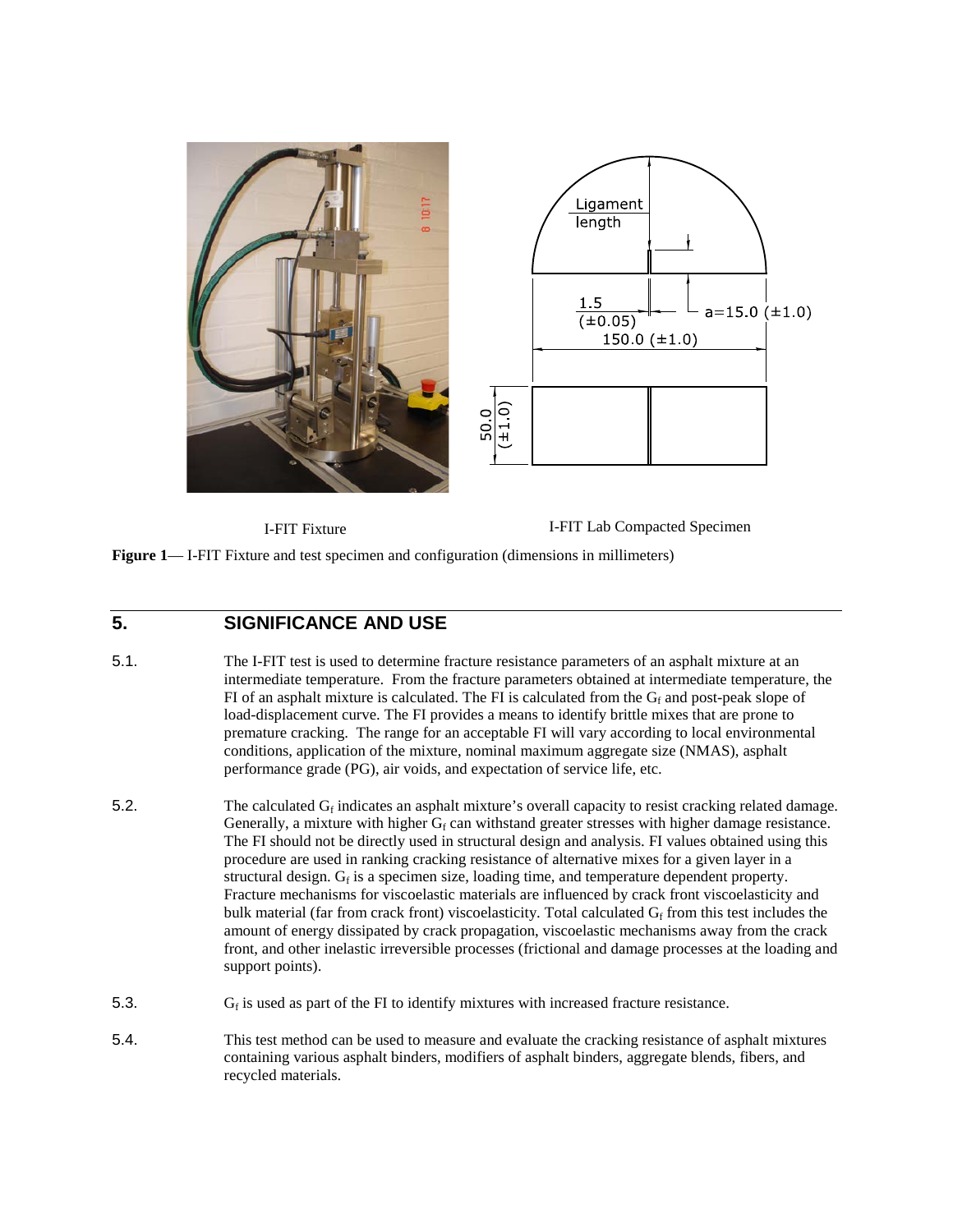5.5. The specimens can be readily obtained from SGC compacted cylinders or from field cores with a diameter of 150 mm.

### **6. APPARATUS**

6.1. *Testing Machine*—A I-FIT test system consisting of a closed-loop axial loading device, a load measuring device, a bend test fixture, specimen deformation measurement devices, and a control and data acquisition system. A constant displacement-rate device such as a closed loop, feedbackcontrolled servo-hydraulic load frame shall be used.

> Note 1—An electromechanical, screw driven machine may be used if results are comparable to a closed loop, feedback-controlled servo-hydraulic load frame.

- 6.1.1. *Axial Loading Device*—The loading device shall be capable of delivering a minimum load of 10N in compression with a minimum resolution of 5N.
- 6.1.2. *Bend Test Fixture*—The fixture is composed of a loading head, a steel base plate, and two steel rollers with a diameter (D) of 25 mm. The tip of the loading head has a contact curvature with a radius of 12.5 mm. The horizontal loading head shall pivot relative to the vertical loading axis to conform to slight specimen variations. Illustrations of the loading and supports are shown in Figures 2 and 3.
- 6.1.2.1. *Method* A—Typically the two 25 mm steel rollers are mounted on bearings through their axis of rotation and attached to the steel base plate with brackets. One of the steel rollers pivots on an axis perpendicular to the axis of loading to conform to slight specimen variations. A distance of 120 mm between the two steel rollers is maintained throughout the test.
- 6.1.2.2. *Method B*—An alternate fixture design uses two 25 mm steel rollers that each rotate in a U-shaped roller support steel block. The initial roller position is fixed by springs and backstops that establish the initial test spans dimension of 120 mm. The support rollers are allowed to rotate away from the backstops during the test; but remain in contact with the sample.
- 6.1.3. *Internal Displacement Measuring Device* The displacement measurement can be performed using the machine's stroke (position) transducer if the resolution of the stroke is sufficient (0.01 mm or lower). The fracture test displacement data may be corrected for system compliance, loading-pin penetration and specimen compression by performing a calibration of the testing system.
- 6.1.4. *External Displacement Measuring Device* If an internal displacement measuring device does not exist or has insufficient precision, an externally applied displacement measurement device such as a linear variable differential transducer (LVDT) can be used (Figure 2 and Figure 3).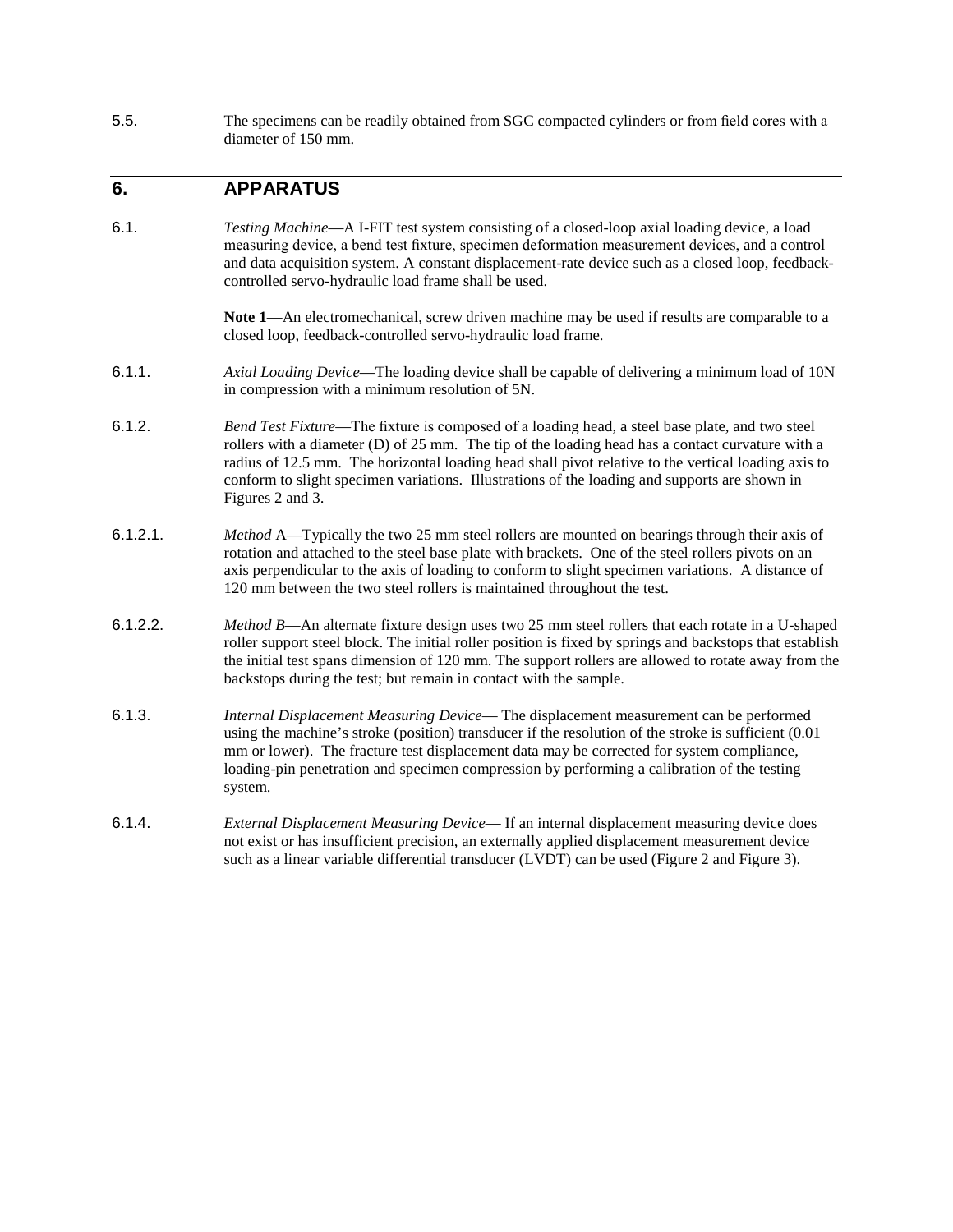

**Figure 2**— Method A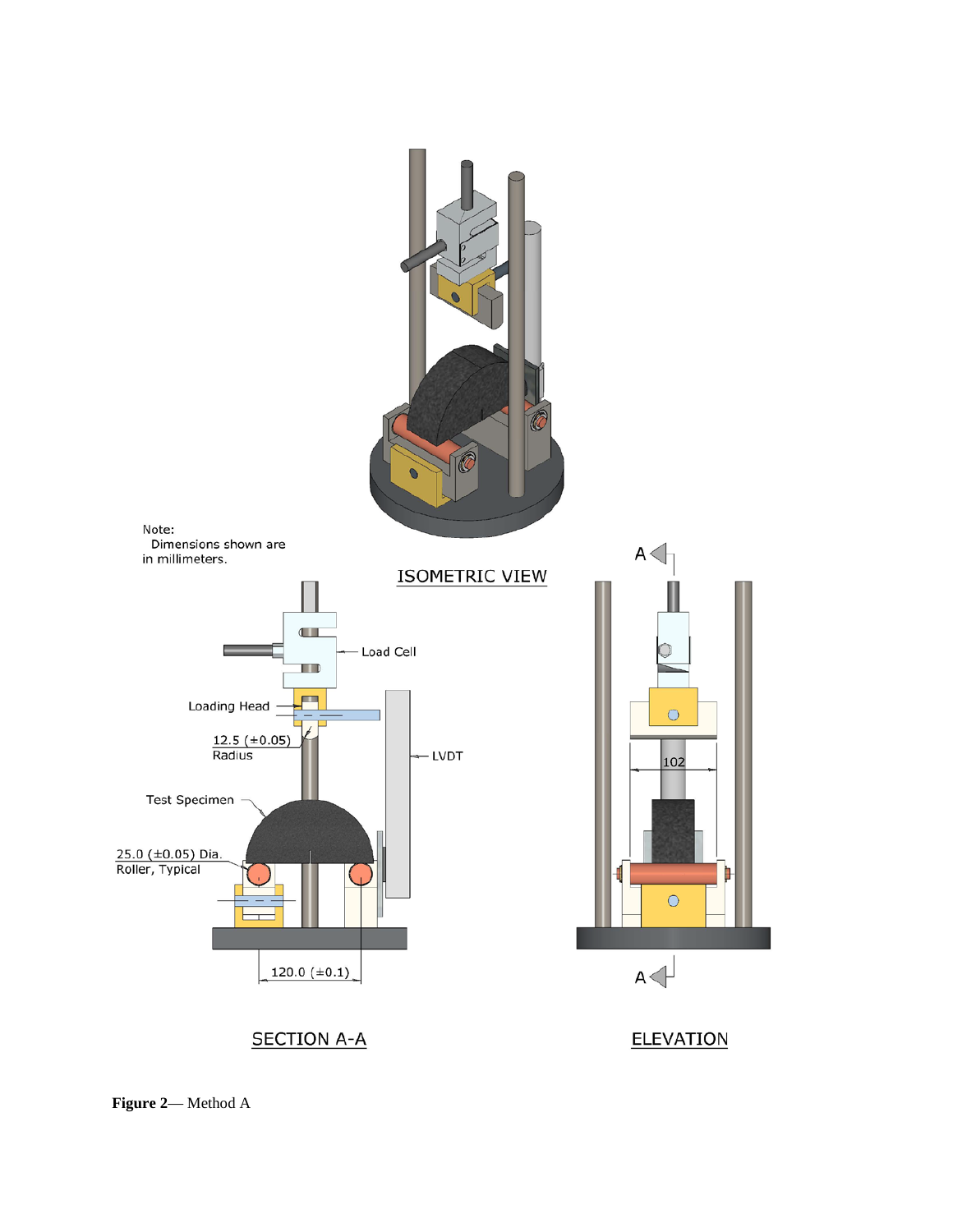

**Figure 3**—Method B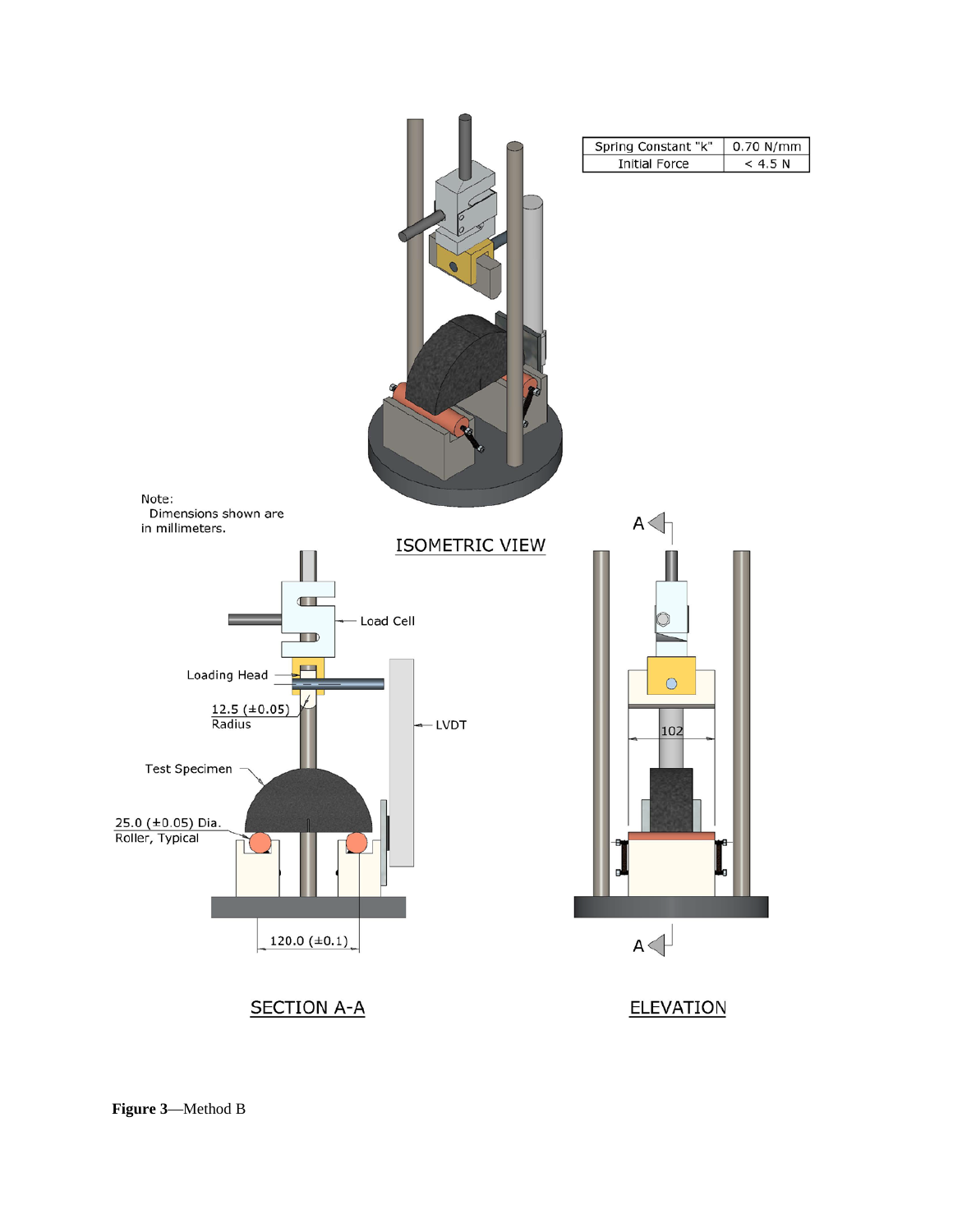6.1.5. *Control and Data Acquisition System*—Time and load, and LLD (using external and / or internal displacement measurement device) is recorded. The control data acquisition system is required to apply a constant LLD rate at a precision of  $50 \pm 1$  mm/min and collect data at a minimum sampling frequency of 20 Hz in order to obtain a smooth load-load line displacement curve.

## **7. HAZARDS**

7.1. Standard laboratory caution should be used in handling, compacting and fabricating asphalt mixtures test specimens in accordance with AASHTO T 312 and when using a saw for cutting specimens.

#### **8. CALIBRATION AND STANDARDIZATION**

8.1. A water bath as used in AASHTO T 283 will be used to maintain the specimen at a constant and uniform temperature. An environmental chamber may be used in lieu of a water bath.

> **Note 2**— Caution should be used if an oven is selected for conditioning samples as this may result in variable sample conditioning and affect the test results.

- 8.2. Verify the calibration of all measurement components (such as load cells and LVDTs) of the testing system.
- 8.3. If any of the verifications yield data that does not comply with the accuracy specified, correct the problem prior to proceeding with testing. Appropriate action may include maintenance of system components, calibration of system components (using an independent calibration agency, service by the manufacturer, or in-house resources), or replacement of the system components.

## **9. PREPARATION OF TEST SPECIMENS AND PRELIMINARY DETERMINATIONS**

9.1. *Specimen Size*—For mixtures with nominal maximum aggregate size of 19 mm or less, prepare the test specimens from a lab compacted SGC cylinder or from pavement cores. The final I-FIT test cylinders shall have smooth parallel faces with a thickness of  $50 \pm 1$  mm and a diameter of  $150 \pm 1$ mm (see Figure 4). If field specimens are used, the final test specimen dimensions shall be  $150 \pm 8$ mm in diameter with smooth parallel faces 25 to 50 mm thick depending on available layer thickness.

> **Note 3**—A typical laboratory saw for mixture specimen preparation can be used to obtain cylindrical discs with smooth parallel surfaces. A tile saw is recommended for cutting the 15 mm notch in the individual I-FIT test specimens. Diamond-impregnated cutting faces and water cooling are recommended to minimize damage to the specimen. When cutting the I-FIT specimens, it is recommended not to push the two halves against each other because it may create an uneven base surface of the test specimen that can affect the results.

9.1.1. *SGC Specimens*—Prepare a minimum of one laboratory SGC specimen according to T 312 in the SGC with a compaction height a minimum of  $160 \text{ mm} \pm 1 \text{ mm}$ . From the middle of each  $160 \text{ mm}$  $\pm$  1 mm-tall specimen, obtain two cylindrical 50  $\pm$  1 mm thick discs (see Figure 4). Cut each disc into two identical "halves" resulting in four individual I-FIT test specimens. A minimum of three individual I-FIT specimens is defined as one I-FIT test.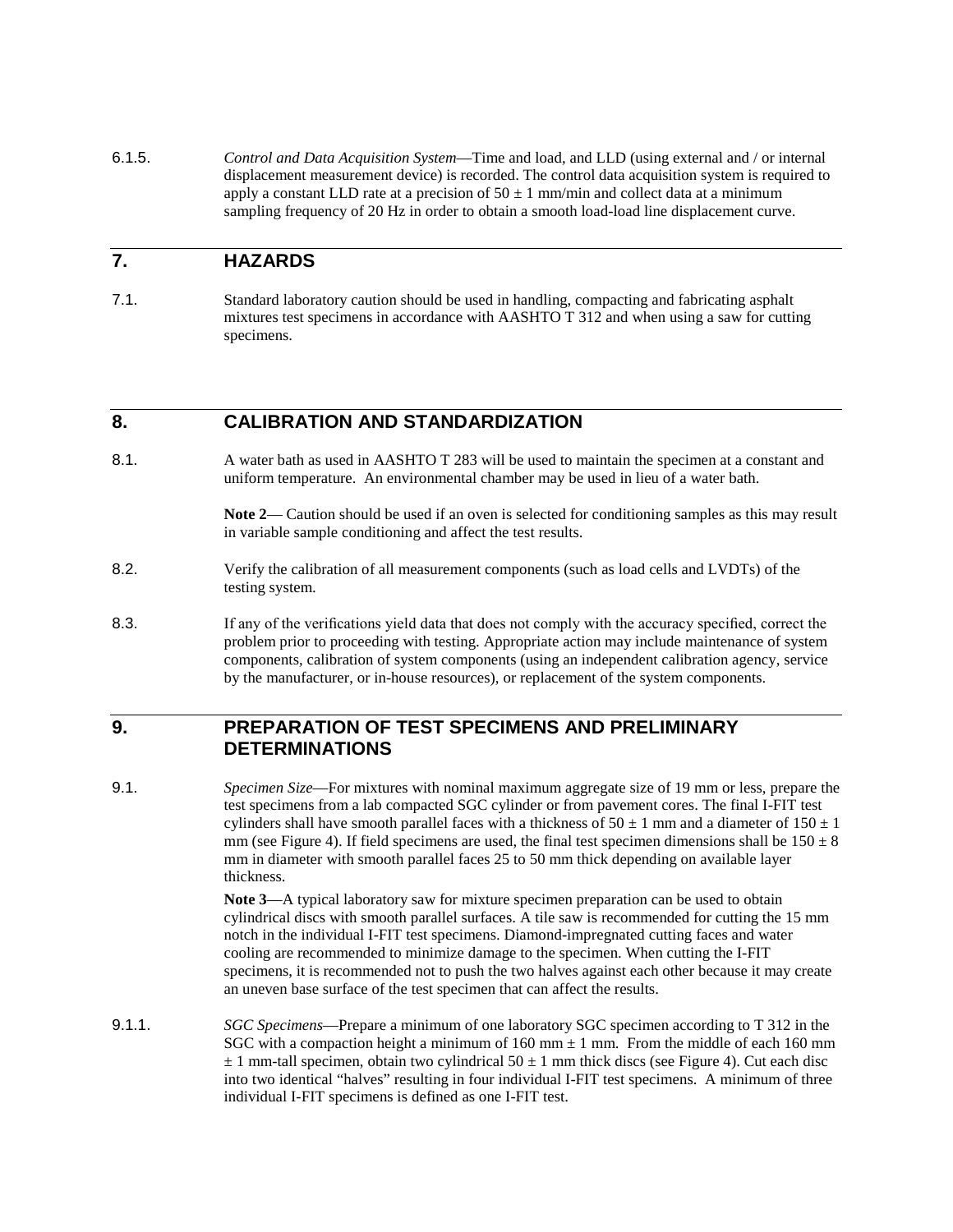**Note 4**—It is recommended that a greater number of SGC specimens (and therefore a greater number of individual test specimens) be fabricated and tested to reduce the risk of a FI that is not representative of the mixture. This is especially important for marginal mixtures that have test results near the established pass/fail criteria.

**Note 5**—For laboratory compacted specimens, the air voids shall be determined for each of the two circular discs. The air voids for each disc shall be 7.0 +/- 0.5%. It is suggested that the minimum height of the gyratory compacted specimens shall be a minimum  $160 \pm 1$  mm height to achieve the target  $7.0 +/- 0.5\%$  air voids in each of the top and bottom discs (see Figure 4). If target air voids cannot be achieved for each disc with  $160 \pm 1$  mm height of the compacted specimens, then the specimen height can be increased. If specimen height cannot be increased or if a SGC has difficulty in compacting 160 mm tall specimens, then two SGC specimens, each at least 115 mm tall, may be compacted and used instead. A 50 mm thick disc will be cut from the middle of each gyratory specimen which will result in four individual I-FIT test specimens.



115 mm

**Figure 4**— Specimen preparation from 160 mm or 115 mm SGC specimens

- 9.1.2. *Field Cores*—Obtain field cores from the pavement in accordance with ASTM D 5361. Obtain one 150 mm diameter pavement cores if the lift thickness is greater than 75 mm or two 150 mm diameter cores if the lift thickness is less than 75 mm.
- 9.1.2.1. *Field Specimens*—From the pavement cores, prepare four replicate I-FIT test specimens with smooth, parallel surfaces that conform to the height and diameter requirements specified herein. The thickness of test specimens in most cases for field cores may vary from 25 to 50 mm. If the lift thickness is less than 50 mm, test specimens should be prepared as thick as possible but in no case be less than two times the nominal maximum aggregate size of the mixture or 25 mm whichever is greater. If lift thickness is greater than 50 mm, a 50 mm slice shall be prepared. Cores from pavements with lifts greater than 75 mm may be sliced to provide two cylindrical specimens of equal thickness. Cut each cylindrical specimen exactly in half to produce two identical, semicircular I-FIT specimens. Each slice of the field core shall have parallel, smooth faces.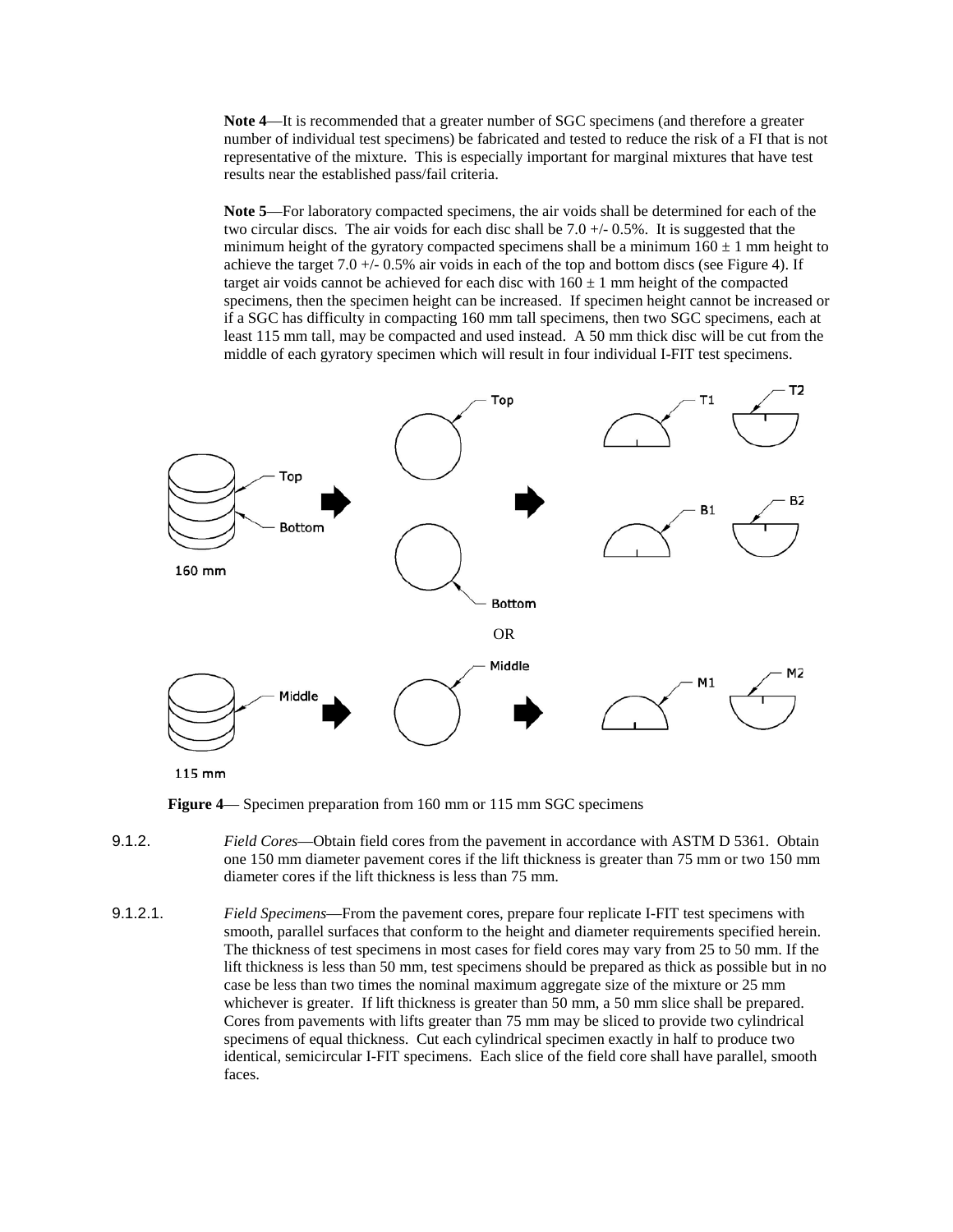9.2. *Notch Cutting*— Cut a notch along the axis of symmetry of each individual I-FIT specimen to a depth of  $15 \pm 1$  mm and  $1.5 \pm 0.1$  mm (0.06 in.) in width (see Figure 1).

**Note 6**—If the notch terminates in an aggregate particle 9.5 mm or larger on both faces of the specimen, the specimen shall be discarded.

- 9.3. *Determining Specimen Dimensions* Measure the notch depth on both faces of the specimen and record the average value to the nearest 0.5 mm. Measure and record the ligament length (see Figure 1) and thickness of each specimen. The ligament length may be measured *directly* on both faces of the specimen with the average value recorded or the ligament length may be measured *indirectly* by subtracting the notch depth from the entire width (radius) of the specimen on both faces of the specimen and averaging the two measurements. Measure the specimen thickness approximately 19.0 mm (0.75 in.) on either side of the notch and on the curved edge directly across from the notch. Average the three measurements and record as the average thickness to the nearest 0.1 mm.
- 9.4. *Determining the Bulk Specific Gravity*—Determine the bulk specific gravity on the discs obtained from SGC cylinders or field cores according to AASHTO T 166.

#### **10. TEST PROCEDURE**

- 10.1. *Conditioning*—Test specimens shall be conditioned in a water bath or an environmental chamber at  $25 \pm 0.5$  °C for  $2 \pm 0.5$  h.
- 10.1.1. *Temperature Control* —The temperature of the specimen shall be maintained within 0.5 °C of the desired  $25 \pm 0.5$  °C test temperature throughout the conditioning and testing periods. Testing shall be completed within  $5 \pm 1$  minutes after removal from the water bath or environmental chamber. The temperature of the test specimen shall be within 0.5  $\degree$ C of the desired test temperature (25  $\degree$ C).
- 10.2. *Position Specimen* Position the test specimen in the test fixture on the rollers so that it is centered in both the "x" and the "y" directions and so that the vertical axis of loading is aligned to pass from the center of the top radius of the specimen through the middle of the notch.
- 10.3. *Contact Load* First, impose a small contact load of  $0.1 \pm 0.01$  kN in stroke control with a loading rate of 0.05 kN/s.
- 10.3.1. *Record Contact Load* Record the contact load to ensure it is achieved.
- 10.3.2. *Loading*—After the contact load of 0.1 kN is reached, the test is conducted using LLD control at a rate of 50 mm/min. The test stops when the load drops below 0.1 kN.

#### **11. PARAMETERS**

11.1. *Determining Work of Fracture (W<sub>f</sub>)*—The work of fracture is calculated as the area under the load vs. load line displacement curve (see Figure 5).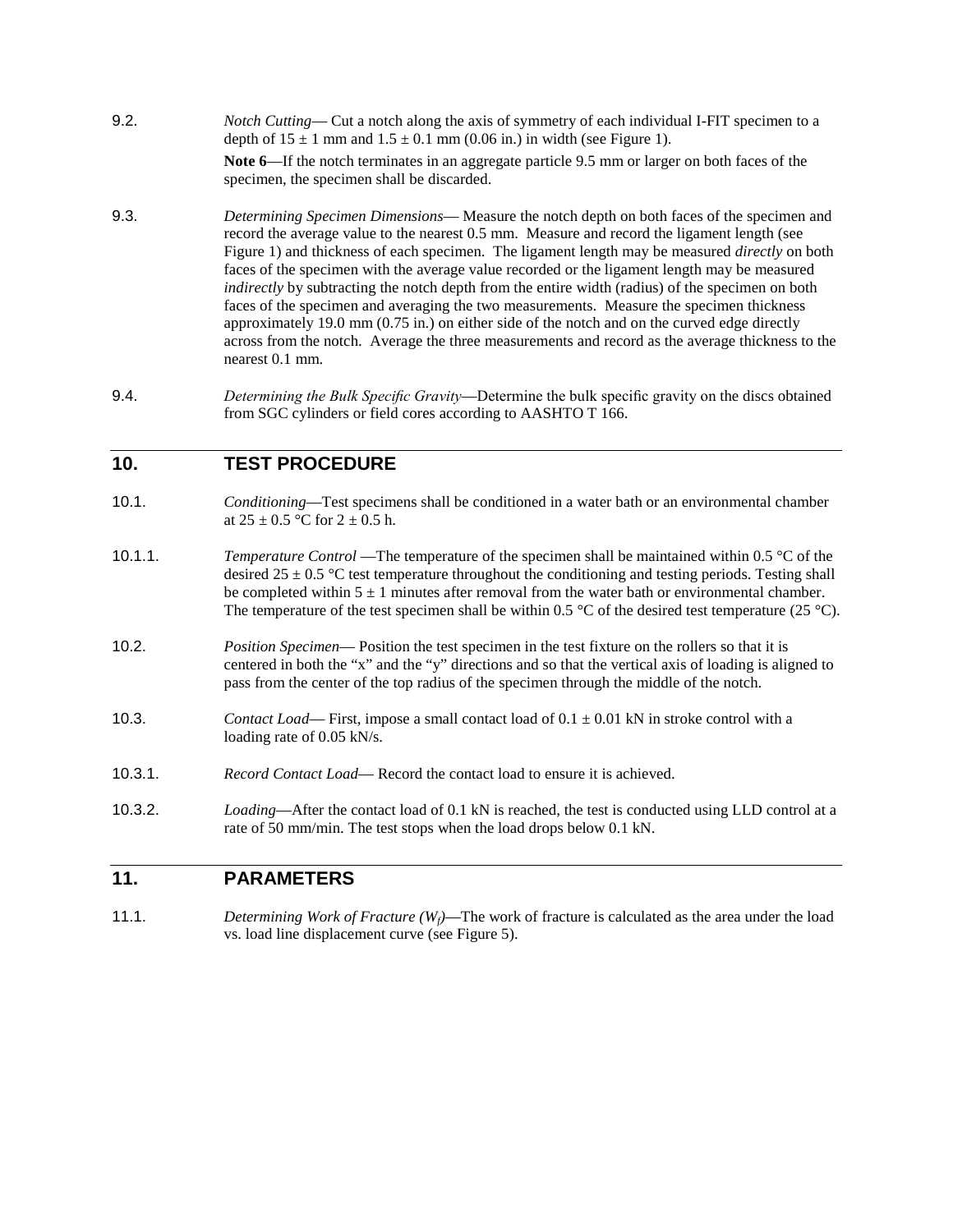

**Figure 5**—Recorded load (P) versus load line displacement (u) curve

11.2. *Fracture Energy*  $(G_F)$ — $G_F$  is calculated by dividing the work of fracture  $(W_f)$  by the ligament area (the product of the ligament length and the thickness of the specimen) of the specimen measured prior to testing:

$$
G_f = \frac{W_f}{Area_{lig}}
$$
 Equation 1

where:

 $G_f$  = fracture energy (Joules/m<sup>2</sup>);

 $W_f$  = work of fracture (Joules)

 $P = load (kN);$ 

u = displacement (mm);

Area<sub>lig</sub> = ligament area =  $(r - a) x t$ ,  $(mm<sup>2</sup>)$ 

- $r =$  specimen radius (mm);
- $a =$  notch length (mm);
- $t =$  specimen thickness (mm)
- $m = post-peak slope (kN/mm)$

Note 7—G<sub>f</sub> is a size dependent property. This specification does not aim at calculating size independent  $G_f$ . Therefore, cracking resistance of asphalt mixes quantified with  $G_f$  may vary when the notch length to radius ratio changes.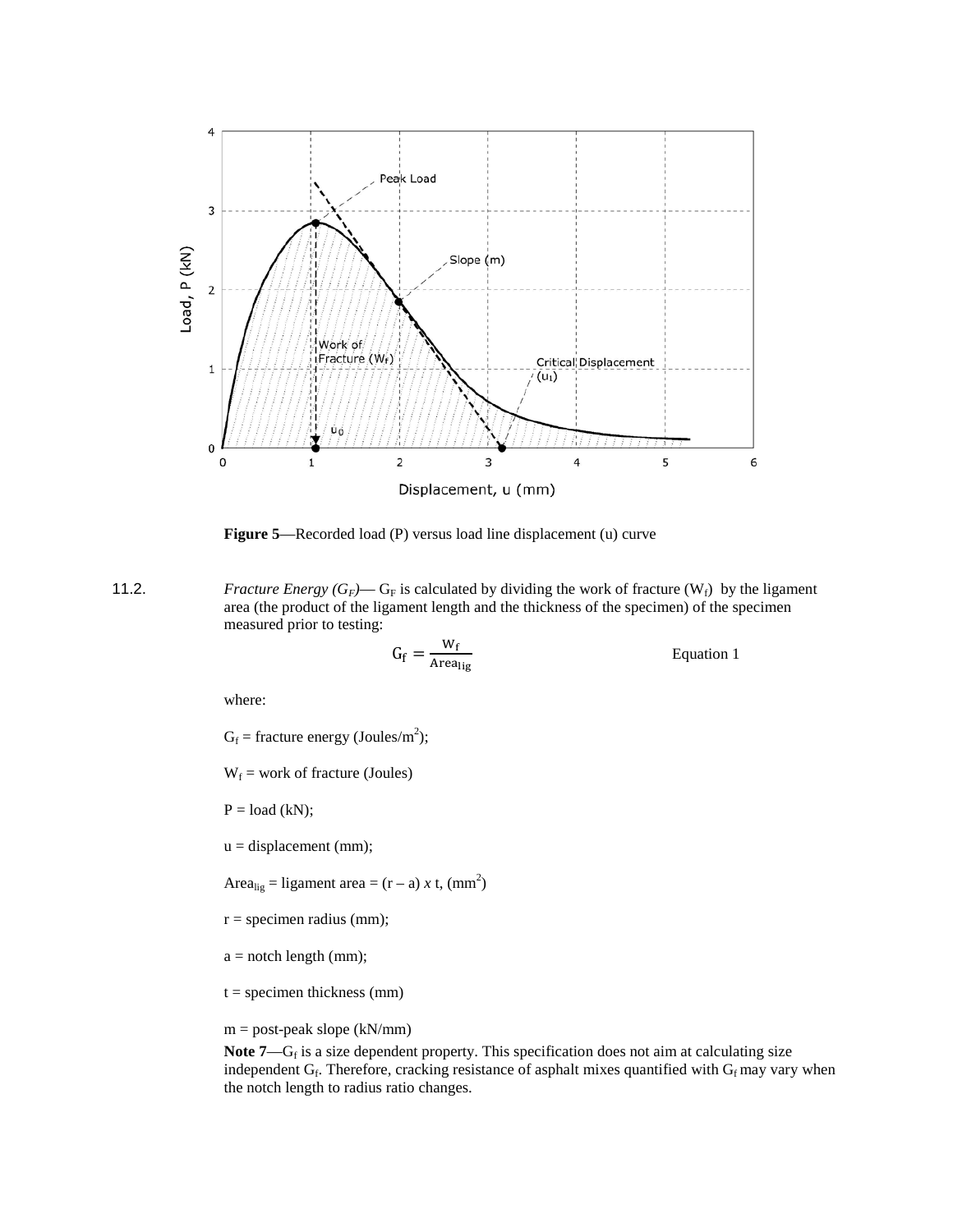- 11.3. *Determining post-peak slope (m)* The inflection point is determined on the load-displacement curve (Figure 5) after the peak load. The slope of the tangential curve drawn at the inflection point represents post-peak slope.
- 11.4. *Determining displacement at peak load*  $(u<sub>o</sub>)$  Find the displacement when peak load is reached.
- 11.5. *Determining critical displacement (u1)* Intersection of the tangential slope with the displacement axis yields the critical displacement value. A straight line is drawn connecting the inflection point and displacement axis with a slope m.
- 11.6. *Flexibility Index (FI)* Flexibility Index can be calculated (by the software) from the parameters obtained using the load displacement curve. The factor A is used for unit conversion and scaling. "A" is equal to 0.01.

$$
FI = \frac{G_f}{|m|} \times A
$$
 Equation 2

where:

 $|m|$  = absolute value of m.

**Note 8**—When four individual I-FIT specimens are tested, the FI value that is farthest from the average of the four may be discarded as an outlier to lower the variability of the average FI value that is reported. When eight or more individual I-FIT specimens are tested, the highest and lowest FI values may be discarded as outliers to lower the variability of the average FI value that is reported.

## **12. CORRECTION FACTORS**

12.1. *Shift factor from lab to field specimens* — Apply a shift factor between SGC and pavement core specimens based on the age of field specimens, different criteria based on design, plant mix, and aged for different times. This shift factor still needs to be determined.

## **13. REPORT**

- 13.1. *Report the following information*:
- 13.1.1. Bulk specific gravity of each specimen tested, to the nearest 0.001;
- 13.1.2. Average air void content of each disc, to the nearest 0.1;
- 13.1.3. Thickness t and ligament length of each specimen tested, to the nearest 0.1 mm;
- 13.1.4. Initial notch length a, to the nearest 0.5 mm;
- 13.1.5. Peak load and coefficient of variation (COV) of peak load, to the nearest 0.1 kN;
- 13.1.6. Post-peak slope and COV of post-peak slope (m), to the nearest 0.1 kN/mm
- 13.1.7.  $G_f$  and COV of  $G_f$  to the nearest 1 J/m<sup>2</sup>.
- 13.1.8. FI and COV of FI to the nearest 0.1.